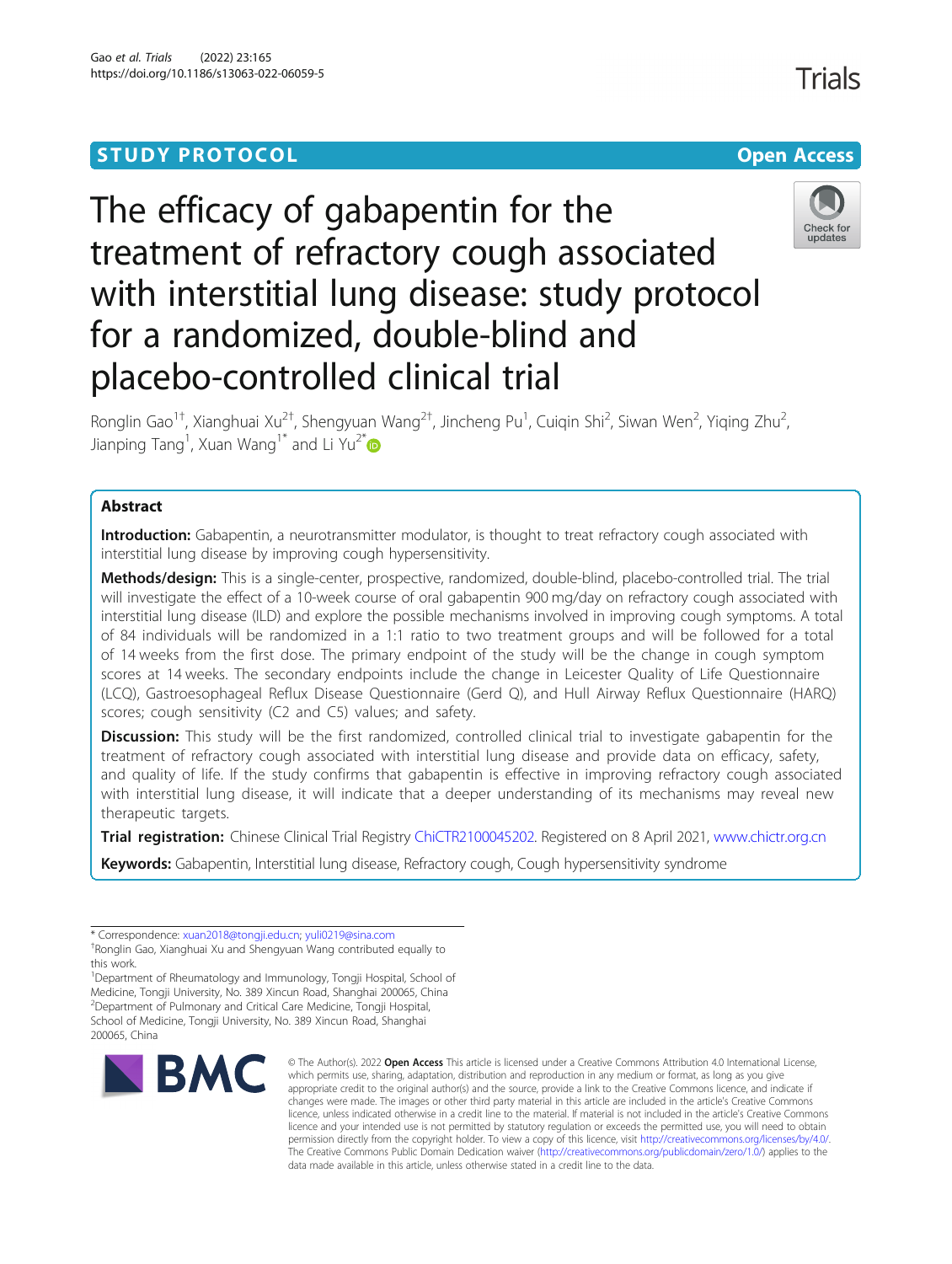## Background

Interstitial lung disease (ILD) is a collective term for a group of acute and chronic lung diseases that affect the airways, lung parenchyma, and pulmonary vascular system, with varying degrees of airway inflammation and fibrosis. It is categorized either as disease with a clear etiology or of unknown cause. The former mainly includes ILD caused by connective tissue disease (CTD), environmental exposure, drugs, and other factors, while ILD of unknown cause includes seven main types, the most common of which is idiopathic pulmonary fibrosis (IPF). Although the etiology differs, the symptoms of ILD are common to both categories and include dyspnea, cough, pulmonary hypertension, and difficulty sleeping. Cough is the most common symptom and is the most resistant to treatment, and it may even be the main manifestation in some ILDs. One study found that up to 80% of patients with ILD, including CTD-ILD and IPF, had chronic cough  $[1]$  $[1]$ . Focusing on the assessment of cough associated with IPF, scholars have established various tools, such as 24-h cough monitoring and health-related quality of life questionnaires [[2\]](#page-8-0). ILDrelated cough is significantly detrimental to healthrelated quality of life, in common with chronic cough of unknown etiology [[2,](#page-8-0) [3\]](#page-8-0), and plays an important role in the mental health of patients with autoimmune disease. It is extremely important to seek new treatments for chronic cough in ILD patients, concurrently controlling the airway inflammation and lung fibrosis.

The available studies on ILD-related cough are relatively few and not rigorous. They indicate that some drugs may be effective, but their specific mechanisms are unknown, the incidence of adverse drug events is high, and their targets are unclear. Therefore, further studies remain necessary. Pirfenidone and nintedanib are used in the anti-fibrosis treatment of ILD [[4\]](#page-8-0). An uncontrolled study showed that this form of treatment may reduce the severity of cough [[5\]](#page-8-0), but this finding has not been supported by larger clinical trials. An open-label study of 6 patients conducted by Hope-Gill and others found that corticosteroids had the effect of reducing cough [[6\]](#page-8-0); however, the "triple therapy" of corticosteroids combined with azathioprine and n-acetylcysteine in the treatment of IPF would lead to an increase in mortality compared with a placebo group [[4](#page-8-0)]. Therefore, the application of corticosteroids should be limited to patients at risk of severe ILD or patients who also have asthma or eosinophilic bronchitis. A single-center study of thalidomide in the treatment of IPF-related cough including only a few patients showed that thalidomide could significantly improve patients' quality of life [\[7](#page-8-0)], via a mechanism of action thought to be related to antiinflammatory effects and possible reduction of cough sensory nerve activity. However, thalidomide's significant side effects are contraindications for IPF-related coughs.

The mechanisms underlying cough in patients with ILD are complex and diverse. They may be related to airway inflammation, sensitization, or pulmonary fibrosis and present significant challenges in the search for the cause of cough and its treatment in ILD patients. ILDrelated cough may be due to mechanical distortions associated with pulmonary parenchymal fibers [[8](#page-8-0)], and elevated cough sensitivity, airway inflammation, ILD medication, infection, and co-morbidities (e.g., gastroesophageal reflux, upper respiratory disease, and asthma) may also be potentially important mechanisms  $[9-11]$  $[9-11]$  $[9-11]$  $[9-11]$  $[9-11]$ . Multiple clinical studies have shown that cough symptoms persist in ILD patients while on anti-inflammatory and anti-fibrotic therapy, suggesting that improving airway sensitivity may be an avenue for treatment of cough symptoms in ILD patients.

Studies show that patients with chronic cough have common clinical features of increased cough sensitivity. Therefore, Morice et al. proposed the concept of cough hypersensitivity syndrome (CHS), in which chronic cough is the only or prominent symptom of cough hypersensitivity [[12\]](#page-8-0). Based on this concept, reestablishing normal cough sensitivity may be an important strategy for the future treatment of refractory cough. While treating the etiology of cough is important, correcting the pathophysiology of abnormal cough hypersensitivity also deserves attention, especially for refractory cough, in which effective treatment is lacking and modulation of cough sensitivity is particularly important [[13](#page-8-0)]. The concept of CHS may indicate new research directions for the development of more effective therapeutic agents and future improvement of the diagnosis and treatment of refractory cough, as acknowledged in relevant literature [\[14](#page-8-0)].

Gabapentin acts as a neuromodulator by specifically binding to the  $\alpha$ 2 $\delta$  subunit of voltage-gated calcium channels in the brain and is primarily used for the treatment of epilepsy and neuropathic pain. Because patients with chronic cough have a central hypersensitivity similar to that of neuropathic pain [\[15](#page-8-0)], gabapentin is also used to treat refractory chronic cough [\[16\]](#page-8-0). Welldesigned clinical trials have demonstrated that gabapentin at doses ranging from 300 to 1800 mg/day for 8 weeks significantly improves symptoms and quality of life in patients with refractory cough [\[17](#page-8-0)]. Since ILDrelated refractory cough may be associated with airway cough sensory nerve hypersensitivity, we hypothesize that gabapentin may have good efficacy in this condition. There is limited evidence to support the treatment of chronic cough in ILD. For refractory or unexplained cough in ILD, the guideline recommends gabapentin,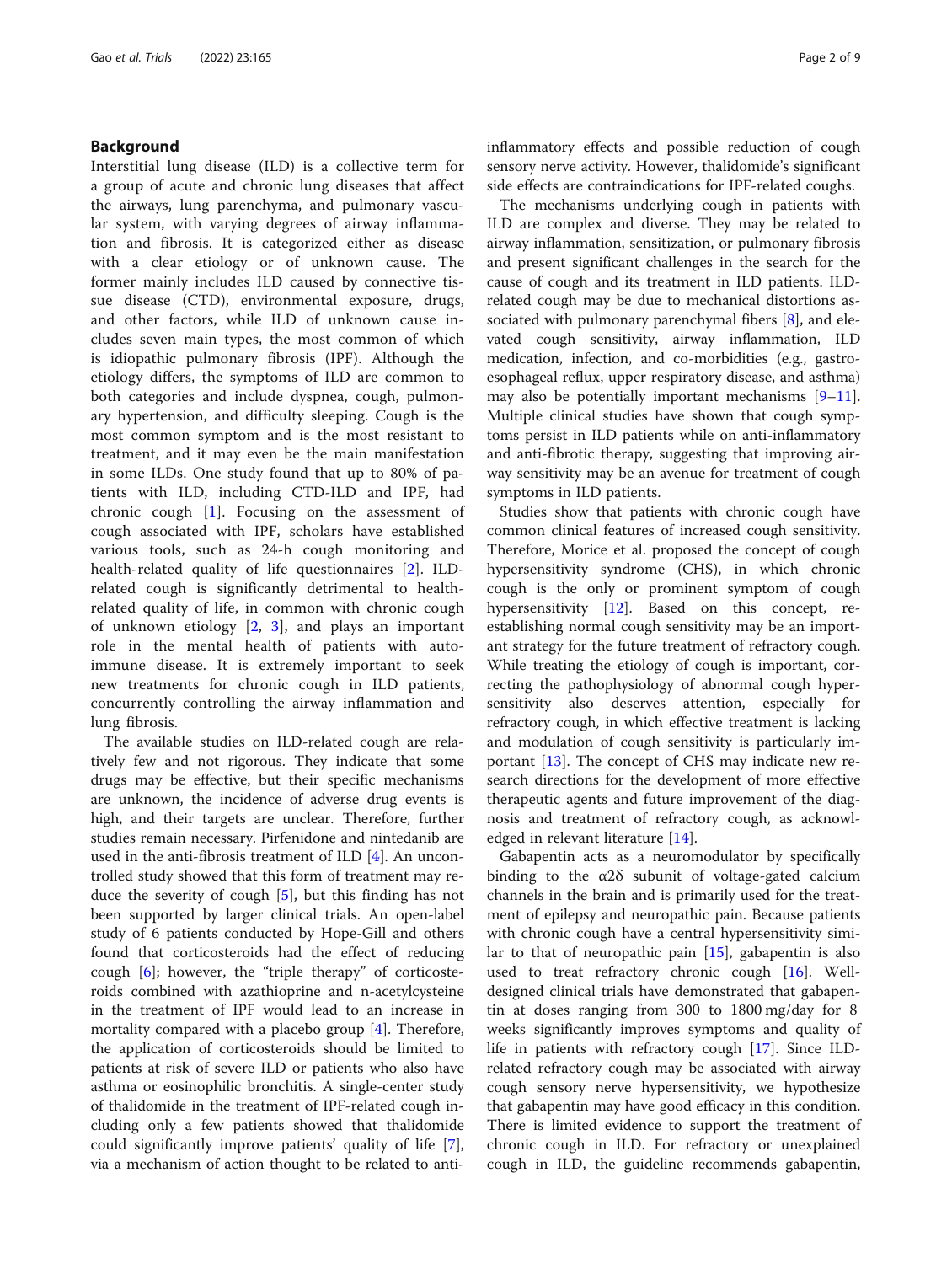which has been shown to reduce the severity and frequency of cough and improve quality of life in patients with refractory cough in one trial, although further clinical studies are needed to validate this [\[18](#page-8-0)]. Gabapentin is also recommended for the treatment of refractory cough in both the new Chinese and US cough guidelines [[19,](#page-8-0) [20\]](#page-8-0). Our previous study and other studies have shown that the effectiveness of gabapentin in the treatment of refractory cough is around 57% [\[21](#page-8-0), [22](#page-8-0)]. Additionally, gastroesophageal reflux (GER) is one of the main causes of cough in patients with ILD and 36% of gastroesophageal reflux disease (GERD) is refractory. Madanick et al. combined 300 mg–900 mg/day of gabapentin with a control drug as a treatment for GERD and found at least 50% reduction in cough symptoms in 75% of patients [[23\]](#page-8-0). Our previous clinical study also confirmed that gabapentin as a supplement to standard anti-reflux drug therapy was effective in controlling cough in 57% of refractory gastroesophageal reflux cough. The curative effect is similar to that of baclofen, another neuro factor modulator with fewer side effects, and is better tolerated by patients, and it usually takes effect within 1 week [[22\]](#page-8-0). It has also been confirmed that fast-acting treatment may be achieved by the administration of anti-reflux measures containing gabapentin at the beginning of treatment. These findings suggest that gabapentin is a good clinical option for the treatment of refractory cough caused by ILD.

#### Aims and objectives

1. To investigate whether gabapentin improves cough symptoms in patients with ILD

2. To explore the potential mechanism of cough symptom alleviation in gabapentin treatment for ILD

## Methods/design

The study is a single-center, prospective, randomized, double-blind, placebo-controlled trial, designed to identify the impact of gabapentin in improving cough in ILD. Patients will be randomized into two groups. The schedule of events for the enrolment, interventions, and assessments of participants is shown in Fig. [1](#page-3-0) and Table [1.](#page-4-0)

#### Location and setting

The study will recruit subjects from Shanghai Tongji Hospital, School of Medicine, Tongji University. The trial was reviewed by the ethics committee of Shanghai Tongji Hospital, no. (2021-006), and registered on the Chinese Clinical Trial Registry, ID ChiCTR2100045202.

## Participant timeline

Screening and introductory period (day −7~0): 0–7 days from baseline; each patient will be asked to sign an informed consent form (ICF); eligibility will be checked based on inclusion/exclusion criteria; patient demographic data and medical and medication history will be gathered and documented.

Baseline (day 0): randomization

Treatment period (day  $0 \sim 70 \pm 1$  day): patient attends the study location on days 28, 56, and 70.

Post-treatment follow-up (day  $98 \pm 3$  days): patient attends the study location for a follow-up visit to assess outcomes including safety and survival.

#### Patient selection and inclusion criteria

A total of 84 subjects will be enrolled. Inclusion criteria are as follows:

- 18 years  $\leq$  age  $\leq$  70 years
- Patients eligible for ILD, including CTD-ILD, interstitial pneumonia with autoimmune features (IPAF), and IPF
- ≥ 40 mm on the Cough Severity Visual Analogue Scale (VAS) at the screening period
- No diagnosis or history of upper airway cough syndrome, cough variant asthma, or eosinophilic bronchitis; no cough relief by treating these causes
- No contraindications to gabapentin treatment
- Able to read, understand, and give written informed consent

## Exclusion criteria

Subjects meeting any of the following criteria will not be eligible to participate:

- Pregnant or lactating women or those unwilling to sign the informed consent form
- Smoking within the past 2 years<br>• Those who have used gabapenti
- Those who have used gabapentin within 2 months
- History of respiratory tract infection within 8 weeks
- Patients with acute exacerbation of interstitial pneumonitis (AEIP)
- Cough caused by GER
- Respiratory failure suggested by arterial blood gas analysis
- Severe heart, liver, kidney, other vital organs, blood, and endocrine system diseases
- Current active infection, glucocorticoid therapy, or immunosuppressive therapy
- Positive hepatitis B virus surface antigen or positive hepatitis C antibody
- Mental illness or other reasons for inability to cooperate with treatment
- Allergies including multiple drug allergies
- Other conditions deemed by the investigator to be unsuitable for participation in the research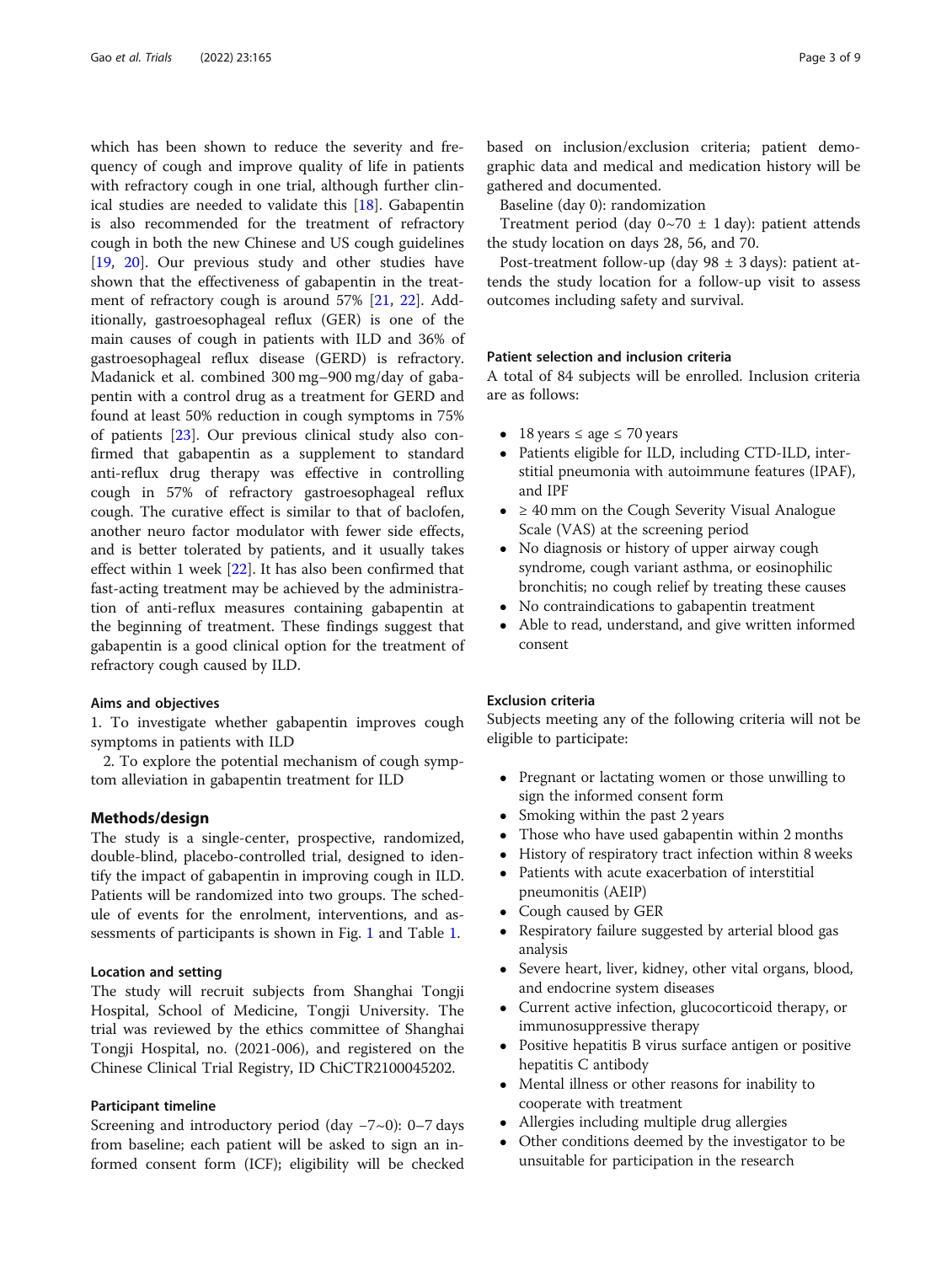## Elimination criteria

Case elimination is a prudent and scientific approach to trial data and information gathered by blinded researchers, after discussion between the study leader, data manager, statistical analysis leader, and the sponsor.

The following criteria for elimination are key to determining the data set for statistical analysis of trial endpoints:

- Patients who were included in error despite not meeting inclusion criteria, or were randomly assigned but do not meet the randomization criteria
- Patients who meet the inclusion and randomization criteria but do not meet the exclusion criteria, do not take the trial drugs after inclusion, or fail to

attend for follow-up, affecting the evaluation of the effectiveness and safety

- Patients taking a combination of medications in violation of the protocol, especially those with impact on factors related to effectiveness and safety
- Patients who become unmasked (unblinded) during the trial.

## Sample size estimate

A prospective statistical power calculation based on the results of pre-experiment and published data (gabapentin for refractory chronic cough: a randomized, doubleblind, placebo-controlled trial) [[17](#page-8-0)] indicated that LCQ scores were  $15.8 \pm 3.1$  and  $13.2 \pm 3.9$  in patients treated with gabapentin for cough and control patients, respectively. Therefore, a minimum of 33 patients per group

<span id="page-3-0"></span>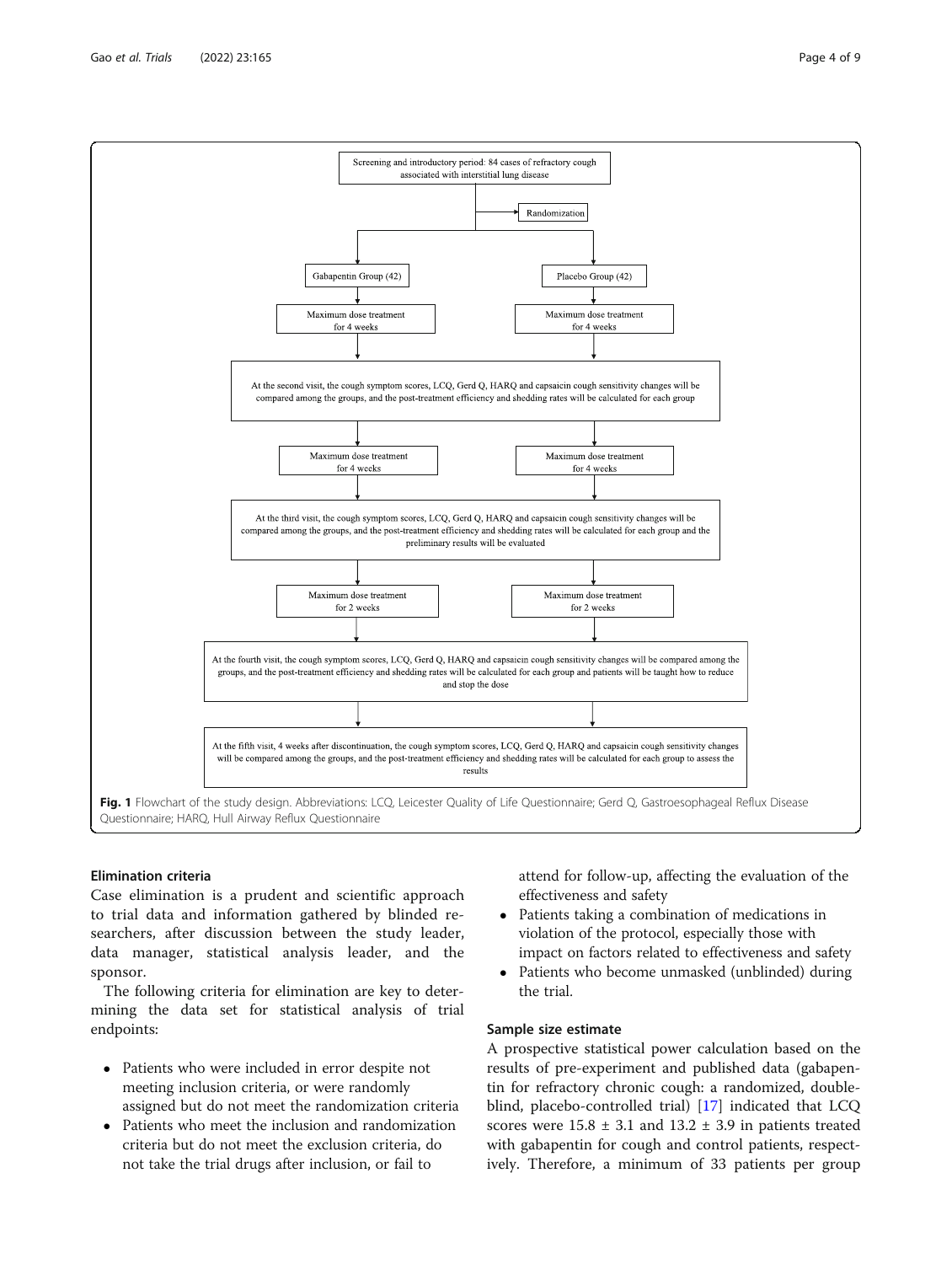<span id="page-4-0"></span>

| Timepoint**                   | Study period                       |           |                         |                   |                   |                    |                          |
|-------------------------------|------------------------------------|-----------|-------------------------|-------------------|-------------------|--------------------|--------------------------|
|                               | <b>Screening visit</b><br>$-7 - 0$ | Randomize | <b>Treatment visits</b> |                   |                   |                    | Post-treatment follow-up |
|                               |                                    |           | Visit 1<br>Day 0        | Visit 2<br>Week 4 | Visit 3<br>Week 8 | Visit 4<br>Week 10 | Visit 5<br>Week 14       |
| <b>Eligibility screen</b>     | X                                  |           |                         |                   |                   |                    |                          |
| Informed consent              | Χ                                  |           |                         |                   |                   |                    |                          |
| Adverse event check           |                                    |           | $\times$                | $\times$          | $\times$          | $\times$           | $\times$                 |
| Study drug                    |                                    |           | X                       | X                 | X                 | X                  |                          |
| <b>Concomitant medication</b> |                                    |           | X                       | Χ                 | X                 | $\times$           | Χ                        |
| <b>Assessments</b>            |                                    |           |                         |                   |                   |                    |                          |
| Physical exam                 | Χ                                  |           |                         |                   |                   |                    |                          |
| Cough symptom score           | X                                  |           | $\times$                | $\times$          | $\times$          | X                  | $\times$                 |
| <b>LCQ</b>                    | X                                  |           | X                       | X                 | X                 | X                  | X                        |
| Gerd Q                        | Χ                                  |           | X                       | $\times$          | $\times$          | $\times$           | X                        |
| <b>HARQ</b>                   | Χ                                  |           | X                       | Χ                 | X                 | X                  | X                        |
| Capsaicin cough sensitivity   | Χ                                  |           | Χ                       | Χ                 | Χ                 | X                  | X                        |
| Induced sputum analysis       | Χ                                  |           | Χ                       | Χ                 | Χ                 | $\times$           | Χ                        |
| <b>Pulmonary function</b>     | Χ                                  |           | Χ                       |                   |                   |                    | Χ                        |
| <b>Chest CT</b>               | Χ                                  |           | X                       |                   |                   |                    | X                        |

LCQ, Leicester Quality of Life Questionnaire, Gerd Q, Gastroesophageal Reflux Disease Questionnaire, HARQ, Hull Airway Reflux Questionnaire, Chest CT, chest computer tomography

would be required to provide 80% power for a 5% twosided test. Including the predicted 20% attrition rate, the final allocation numbers were 42 patients per group. Given the number of individuals treated with gabapentin at our unit, this number is feasible within the planned trial timelines.

## Randomization, sequence generation, and allocation concealment

In order to participate, patients meeting all of the above criteria must be randomized, discontinue other medications for respiratory diseases during the introductory period, and complete the screening and introduction period with good compliance. A randomized coding table with consecutive numbers (01 to 84) will be generated in SPSS statistical software for randomized allocation to groups. Patients meeting the criteria for randomization will be assigned random codes in strict order and receive the drug assigned by the code. This assignment will be conducted exclusively by one investigator who is not involved in the subsequent related interventions and follow-up of patients.

## Blinding

Participants and researchers in the trial will be blinded to the generation of randomized numbers, numbering of experimental drugs, enrollment of subjects for administration, recording and evaluating the trial results, and monitoring the trial process and data management. In

order to enable smooth implementation of the doubleblind trial, a double-blind single simulation technique is used to ensure that the placebo provided is identical to the simulated gabapentin capsules in terms of dosage form, appearance, properties, and odor, and does not contain the active ingredient. Both gabapentin capsules and placebo are labeled with the name "gabapentin," indicating the dosage, method of storage, and drug number. The label will be unblinded only if the subject has a serious adverse event (SAE) or requires emergency resuscitation and investigators need to know which treatment he or she is receiving.

## **Interventions**

The gabapentin group is treated with gabapentin, while the control drug treatment group is given a placebo in the same package and at the same dose. Gabapentin and placebo are administered as follows: the starting dose will be 100 mg per dose, 3 times per day; the dose is increased by 100 mg every 3 days thereafter until 300 mg per dose, 3 times per day, or the onset of intolerable drug side effects. After reaching the maximum dose, the treatment is maintained for 70 days (10 weeks). Gabapentin and placebo are then discontinued, and patients are again assessed for symptoms after 4 weeks of discontinuation.

## Reduction or discontinuation

The reduction or discontinuation of the experimental drug during the trial will be avoided. However, the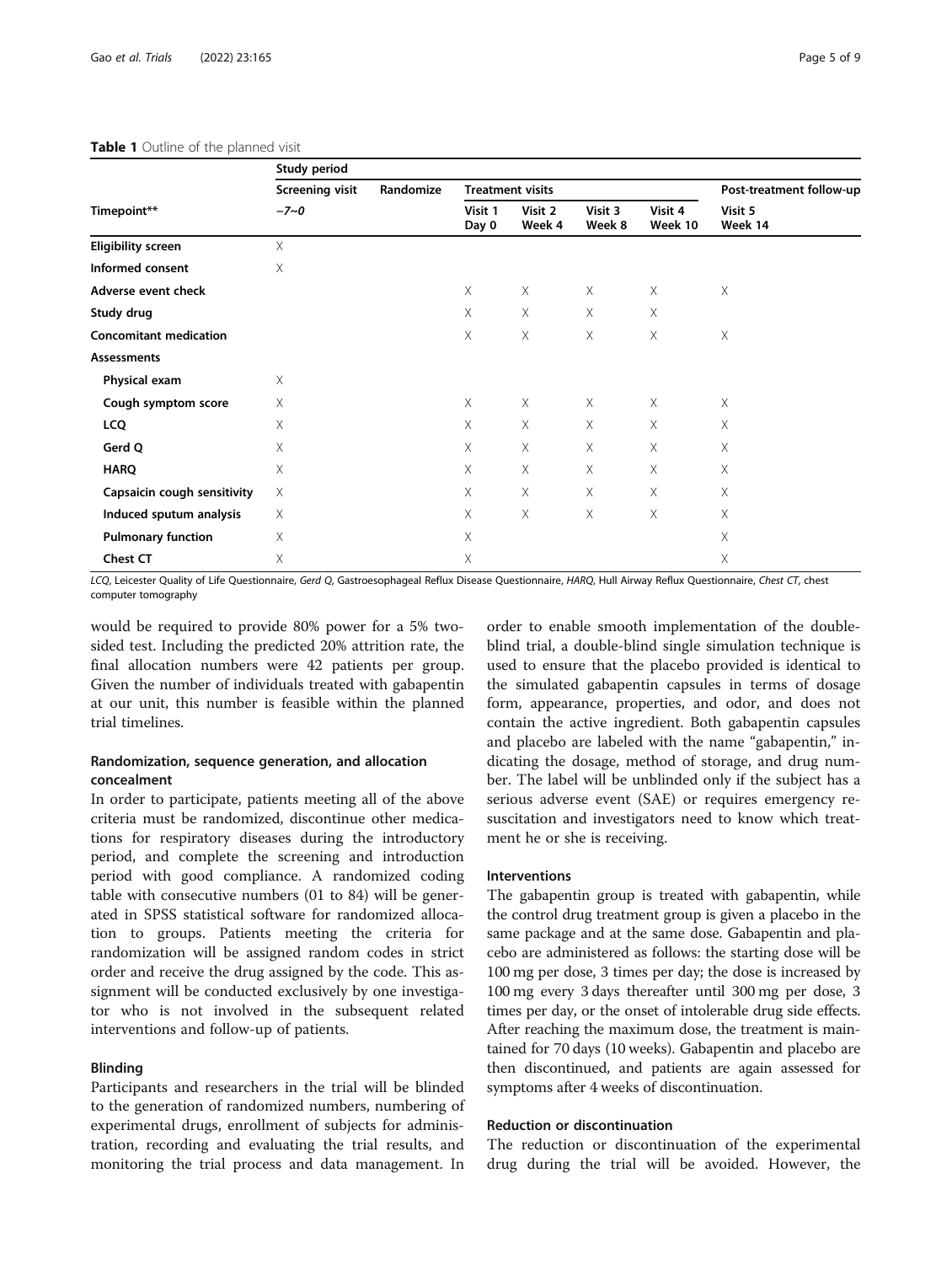investigator may consider dose reduction, suspension, or discontinuation if one of the following occurs:

- The occurrence of SAEs related to the trial drug
- Occurrence of adverse reactions (AR) with the test drug that are not effectively relieved by symptomatic treatment
- Complication/new onset of other diseases which the test drug may aggravate
- Significant abnormalities in safety-related laboratory indicators
- Other circumstances that the investigator considers necessitate reduction, suspension, or discontinuation of the dose

## Concomitant medication

Both groups are given prednisone combined with the classical drug cyclophosphamide (CTX) sequential azathioprine (AZA) treatment.

## Prohibited concomitant medication

Patients will be required to avoid combining drugs where possible, especially combining medications with a significant impact on effectiveness and safety. However, in the case of adverse events (AEs), deterioration of the original condition, or complication/new onset of other serious diseases during the trial, the investigator will promptly combine the drugs and actively carry out rescue treatment. If the subject meets the withdrawal criteria, the investigator will make proper arrangements for withdrawal from the trial. All concomitant medication (including prescription and over-the-counter medications) will be recorded in the case report form (CRF) during the trial, including details of the drug name, single dose, frequency of administration, routine of administration, reason for administration, start and end time of administration, and any changes to dosage. In particular, combined drug use in the event of AE will be recorded and reported in a timely fashion.

## Discontinuation or withdrawal of study subjects

Subjects may voluntarily withdraw from the trial at any time for any reason, and the investigator may also discontinue the participation of any subject in the trial for a variety of reasons, primarily including safety concerns or protocol violations.

Subjects should withdraw if any of the following occur: Subjects are unwilling to continue:

- Subjects discontinue the drug on their own initiative and do not wish to continue the trial due to poor efficacy or ineffectiveness, or other reasons
- Missed follow-up visits due to changes in work and living environment or accidents (if traffic accidents,

deaths, or fractures, follow-up visits should be made in a timely fashion and any causal relationship with the test drug will be determined)

- The subject withdraws informed consent
- The subject is lost to follow-up

SAE, or more serious allergic reactions:

- The subjects are deemed by the investigator unsuitable to continue to use the experimental drugs and/or must be monitored on the basis of safety and ethical considerations due to significant abnormalities in safety-related laboratory indicators, or the occurrence of SAEs, or more severe allergic reactions associated with the study drug
- Emergency unblinding due to SAE requiring emergency resuscitation

Pregnancy; deterioration of the original condition or complication/new onset of other serious diseases:

- The original disease worsens or the patient could not tolerate it during the trial, and the investigator judges that it is inappropriate for the patient to continue participating in the trial
- Due to complications/new onset of other serious illnesses during the trial, such as tuberculosis or tumors, the investigator judges that it is inadvisable for the patient to continue the trial

Serious violations of the test protocol:

- Serious violations include patients not meeting the selection criteria and/or meeting the exclusion criteria, or patients not signing the informed consent
- Other serious violations include the patient's inability to undergo the required examinations as specified in the protocol, or unplanned pregnancy during the trial

## Exit procedures

- If patients have already signed the ICF, but not been randomized, or if AE or SAE occurs during the introductory period, the investigators will document the patient's demographic characteristics and reasons for withdrawal.
- If the subjects withdraw midway through the trial, the researcher will try to complete the examination and assessment of outcome indicators within 2 weeks after withdrawal (preferably before the start of other treatment). Investigators will contact patients who are lost to follow-up. The date of the last dose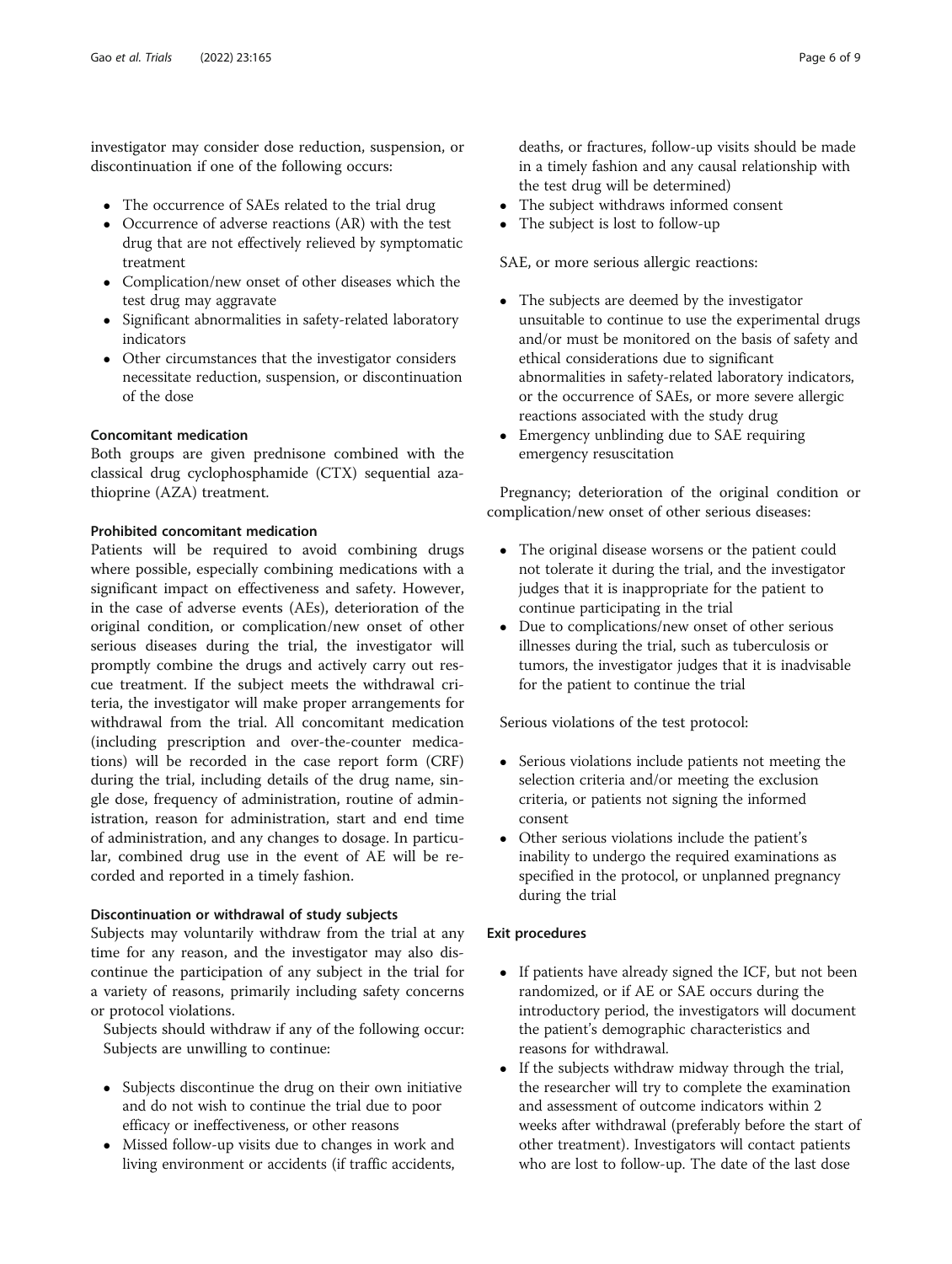and the reason for early discontinuation of the trial for patients who terminate the experiment early will be recorded in the CRF.

Subjects who withdraw from the trial after randomization cannot be replaced; the randomization number is uniquely associated with each subject and cannot be reused.

## Efficacy measurement procedures

Observations include changes in cough symptom score, LCQ, Gerd Q, HARQ, and capsaicin cough thresholds C2 and C5 at baseline, 4 weeks, 8 weeks, 10 weeks, and 14 weeks of treatment. Any drug side effects will be recorded. Assessment of ILD activity scores (chest CT, lung function, symptoms) will be made at baseline and after 14 weeks of treatment (i.e., 4 weeks off the drug).

Assessments used for case diagnosis and follow-up observation include pulmonary function, bronchial excitation test, multichannel esophageal impedance-pH monitoring, induced sputum, and capsaicin cough sensitivity test. All techniques will be performed in our respiratory department according to the methods established by relevant international and national guidelines. All biological samples used for research will be collected, processed, and analyzed according to the specific research procedures of the research unit to achieve accurate correlation with clinical data.

#### Statistical analysis

Statistical analysis will be conducted using SPSS 22.0 statistical analysis software. All statistical tests will be performed using two-tailed tests, and  $P \leq 0.05$  will be considered statistically significant. Measurement data will be described using mean and standard deviation, and paired t-tests will be used to compare pre- and post-treatment differences. Count data will be statistically described by frequency (composition ratio), and changes before and after treatment will be tested by  $\chi^2$ test or other non-parametric tests.

#### Patient and public involvement

Patients will participate in the study voluntarily. They are not involved in the design and dissemination plans of the study. Some of the outcome indicators will be patient-reported, including cough symptoms, LCQ, Gerd Q, HARQ, and others, and timely feedback on safety (adverse effects) during the treatment.

## **Outcomes**

### Primary outcome measure

The primary outcome is change in refractory cough associated with ILD, indicated by cough symptom scores. Efficacy criteria are as follows: complete disappearance of cough indicates resolution; 50% or more reduction in the sum of daytime and nocturnal cough symptom scores indicates effective treatment; < 50% reduction in the sum of daytime and nocturnal cough symptom scores or worsening indicates ineffective treatment.

#### Secondary outcome measures

- Change in quality of life due to cough. Ending indicator: change in the scores of LCQ.
- Change in gastroesophageal reflux. Ending indicator: change in the scores of Gerd Q and HARQ.
- Cough sensitivity. Ending indicator: changes in capsaicin cough sensitivity (C2 values and C5 values). When the same patient is followed up, the same time period is chosen to record the capsaicin cough sensitivity test. Capsaicin cough sensitivity test is performed within 1 h of the cough count.
- Safety and tolerability of gabapentin. Ending indicator: AE/SAE, vital signs, liver and kidney function, and fecal occult blood test.

#### Assessment of adherence

Adherence will be assessed as actual medication dose/ theoretical medication dose  $\times$  100%, where actual dose = total amount of medication dispensed − (total amount of remaining return + total amount of lost).

Theoretical dose = individual dose  $\times$  number of doses Good adherence: 80 to 120%; poor adherence: 120%

#### Data management and data checking

This study will use paper storage and Excel input for preservation and analysis. Data entry personnel will have rights to access for data entry, modification, and challenge resolution. Researchers will have permission for specific modification, browsing, challenge resolution, and review permissions. Monitors have permissions to browse, send/close challenges, freeze data, and lock. The researcher will maintain data ensuring that it is accurate, complete, and timely. The original documents and medical records will be clear, detailed, and easily identifiable by those participating in this trial.

## Protocol amendments

Reports on data monitoring and security will be submitted to the ethics committee on a 3-monthly basis. The researcher will submit any necessary amendment application to the ethics committee for any change in the principal investigator, the clinical study protocol, informed consent, recruitment materials, or other modification.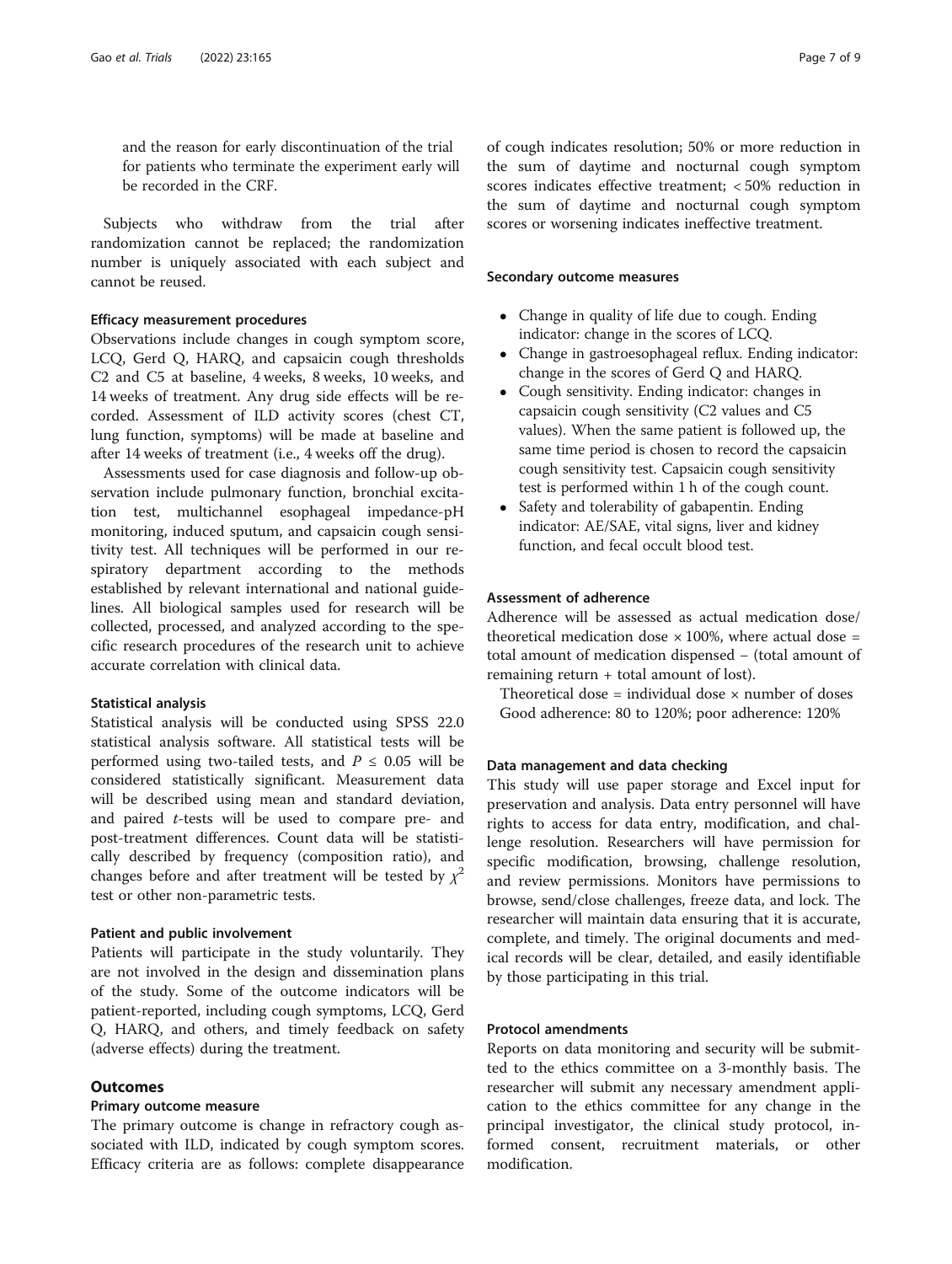## Assessment of safety

Examination of the occurrence of AEs and clinical endpoints will begin with randomized groups and will continue focusing on individual patients until they complete follow-up at 14 weeks. At each visit, the researcher will conduct a safety assessment and will specifically review the clinical history related to the occurrence of adverse or SAEs and any causal relationship with the study drug to evaluate the AEs severity. Details of AEs and clinical events related or not to the trial drug will be captured in the eCRF. All AEs will be tracked until resolved.

## Serious adverse event (SAE) reporting and adverse event (AE) reporting

AE reporting begins on signing the ICF. All AEs related or not to the trial drug must be recorded in the corresponding parts of the CRF. All AEs should be described by concise medical terminology, including their:

- Name
- Start and end time
- Severity
- Measures taken due to AE
- Regression
- Any correlation between AE and test drug

During this study, if any SAE occurs, the researcher will report it to CFDA, the health administration department, the relevant provincial or autonomous region or municipality drug regulatory authority, the ethics committee of the investigator's research center, and the sponsor within 24 h. The sponsor is responsible for SAE safety inspections, will ensure that the research center completes all SAE reports in compliance with the requirements of regulatory agencies and local regulations, and will report the SAE to the corresponding regulatory agency in accordance with these requirements.

#### Ancillary and post-trial care

The sponsor will pay reasonable travel expenses for participation in this study. If subjects suffer an injury during study participation or an adverse event during drug treatment, they will contact their study physician and will receive prompt treatment. In the case of injury that is causally related to the study or the drug used in this trial, the sponsor will bear the medical costs and provide the patient with appropriate financial compensation in accordance with the relevant national laws and regulations. Patients retain all their legal rights and interests during participation.

## Ethics and dissemination

Before starting the trial, the protocol and relevant documents are submitted to the appropriate ethics committee for approval. The consent/approval signed by the committee will be kept in the investigator's document file. After the formal initiation of the trial, before the screening of subjects, the investigator will give informed consent instructions to each target patient attending the clinic. The approved patient information consent form is available as Additional file 1. The ICF will be signed voluntarily by the subject, their legal representative, or guardian on the premise that the patient fully understands the trial process and agrees to participate in the trial. The study process and the acquisition of informed consent will comply with the ethical principles of the Declaration of Helsinki, the relevant GCP requirements, and the laws related to drug and data protection of China. Finally, the results of the study will be published in the form of a paper.

#### **Discussion**

Cough is the most common and most difficult symptom to treat in ILD. In addition, the clinical efficacy of refractory cough treatment remains unsatisfactory due to the complex and unknown disease etiology and numerous adverse drug reactions. This trial aims to provide a new therapeutic tool by evaluating the efficacy of gabapentin in the treatment of refractory cough associated with ILD by assessing the improvement of poor quality of life due to cough and cough sensitivity, as well as the disease activity score. It will also confirm that improving airway sensitivity is a new opportunity to treat cough symptoms in patients with ILD and provide additional insight into the etiology of refractory cough.

#### Trial status

The project version number of this research: (V1.0) 2020.12.02. The study is currently actively recruiting in the CN.

#### Abbreviations

ILD: Interstitial lung disease; CTD: Connective tissue disease; IPF: Idiopathic pulmonary fibrosis; CHS: Cough hypersensitivity syndrome; GER: Gastroesophageal reflux; GERD: Gastroesophageal reflux disease; IPAF: Interstitial pneumonia with autoimmune features; AEIP: Acute exacerbation of interstitial pneumonitis; LCQ: Leicester Quality of Life Questionnaire; Gerd Q: Gastroesophageal Reflux Disease Questionnaire; HARQ: Hull Airway Reflux Questionnaire; Chest CT: Chest computer tomography; CTX: Cyclophosphamide; AZA: Azathioprine

#### Supplementary Information

The online version contains supplementary material available at [https://doi.](https://doi.org/10.1186/s13063-022-06059-5) [org/10.1186/s13063-022-06059-5.](https://doi.org/10.1186/s13063-022-06059-5)

Additional file 1. Informed Consent Form.

#### Acknowledgements

The authors would like to thank all those who have contributed to the preparation of this protocol.